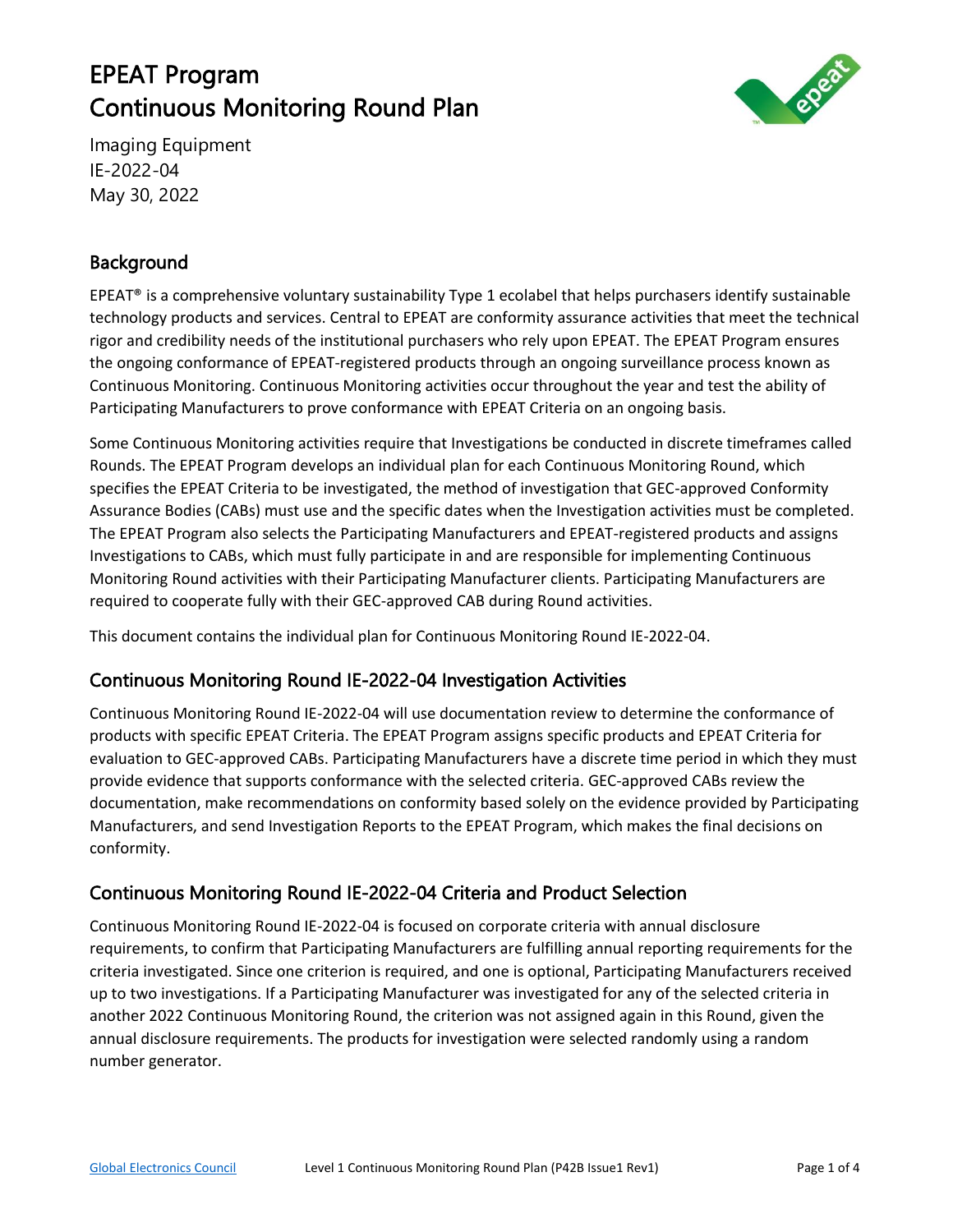| Overview of Criteria and Products Selected |                                                                                              |  |  |  |  |
|--------------------------------------------|----------------------------------------------------------------------------------------------|--|--|--|--|
| <b>Product Category</b>                    | Imaging Equipment                                                                            |  |  |  |  |
| Number of Products Selected                | 24                                                                                           |  |  |  |  |
| Criteria Selected                          | 4.7.2.2 – Provision of take-back and end-of-life management for cartridges and<br>containers |  |  |  |  |
|                                            | 4.9.3.1 – Public disclosure of supply chain toxics                                           |  |  |  |  |

#### Continuous Monitoring Round IE-2022-04 Schedule

| <b>Phase of Round</b>                                                                      | Date              |  |  |  |  |  |
|--------------------------------------------------------------------------------------------|-------------------|--|--|--|--|--|
| <b>Preparation Phase</b>                                                                   |                   |  |  |  |  |  |
| CABs notified of Round schedule and activities by EPEAT                                    | May 23, 2022      |  |  |  |  |  |
| CABs receive Round assignments and materials from EPEAT                                    | May 30, 2022      |  |  |  |  |  |
| Week of Round Training for CABs                                                            | Week of June 13   |  |  |  |  |  |
| Investigation Phase (CABs performing investigations)                                       |                   |  |  |  |  |  |
| Investigative period begins                                                                | June 20, 2022     |  |  |  |  |  |
| Investigative period ends                                                                  | August 19, 2022   |  |  |  |  |  |
| Deadline for CAB submission of Investigation Reports to EPEAT                              | September 2, 2022 |  |  |  |  |  |
| Deliberation Phase (EPEAT making conformity decisions)                                     |                   |  |  |  |  |  |
| Deliberation period begins                                                                 | September 3, 2022 |  |  |  |  |  |
| CABs receive Investigation Reports with final conformity decisions from EPEAT              | October 18, 2022  |  |  |  |  |  |
| Corrective Action Phase (Participating Manufacturers restoring accuracy of EPEAT Registry) |                   |  |  |  |  |  |
| Corrective action period begins                                                            | October 25, 2022  |  |  |  |  |  |
| Corrective action period ends                                                              | November 24, 2022 |  |  |  |  |  |
| Deadline for CAB submission of corrective action reports to EPEAT                          | December 8, 2022  |  |  |  |  |  |
| CABs receive final Investigation Reports with correction decisions from EPEAT              | December 16, 2022 |  |  |  |  |  |
| <b>Reporting Phase</b>                                                                     |                   |  |  |  |  |  |
| Outcomes Report published                                                                  | January 13, 2023  |  |  |  |  |  |

#### Process Details – Continuous Monitoring Using Documentation Review

Continuous Monitoring Rounds that use documentation review activities are conducted in accordance with EPEAT Policy Manual (P65) and EPEAT Conformity Assurance Implementation Manual (also called EPEAT Requirements of CABs and Conformity Assurance Procedures) (P66) in effect at the time of the Round.

• The EPEAT Program downloads a list of all active EPEAT-registered products, select products from the list for investigation and assigns EPEAT Criteria to products, as per the Round Plan.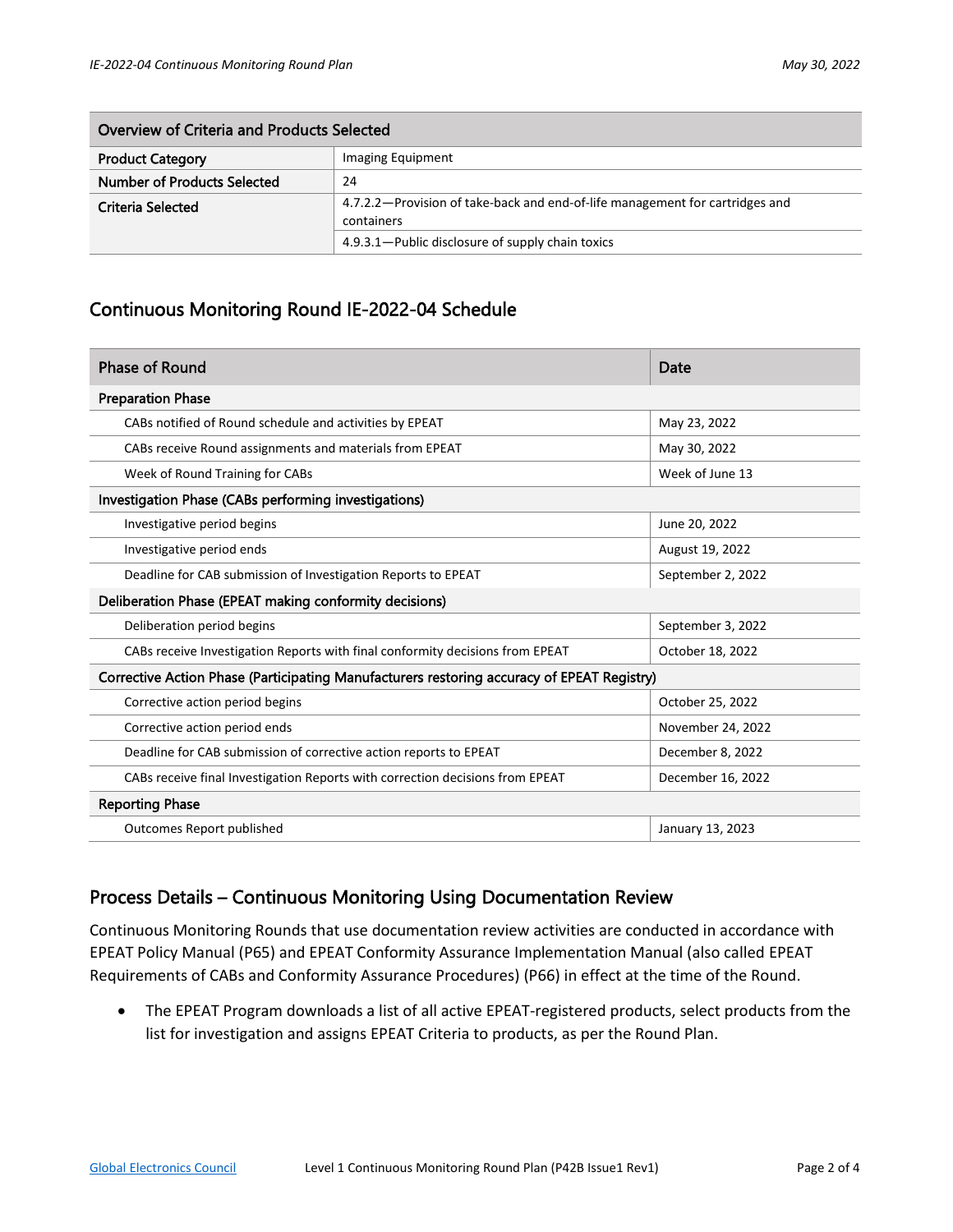- GEC-approved CABs receive the list of products and EPEAT Criteria selected for their Participating Manufacturer clients but do not yet notify the Participating Manufacturers of the imminent investigations.
- The EPEAT Program publishes the Round Plan on the start date of the Round.
- On the start date of the Round, GEC-approved CABs notify the Participating Manufacturers that their products have been selected for investigation and begin the evidence collection process.
- Participating Manufacturers have a discrete time period in which they must provide evidence that supports conformance with the selected criteria.
- GEC-approved CABs review the documentation, make recommendations on conformity based solely on the evidence provided by Participating Manufacturers, and prepare an Investigation Report for each product.
- GEC-approved CABs submit the Investigation Reports to the EPEAT Program. At the same time, CABs forward these same Reports to the Participating Manufacturers.
- The EPEAT Program reviews Investigation Reports and makes the final decisions on conformity. The EPEAT Program then sends the Investigation Reports back to the GEC-approved CABs.
- GEC-approved CABs send the Investigation Reports with the final decision on conformity to the Participating Manufacturers.
- For decisions of nonconformance, Participating Manufacturers must make corrections within 30 calendar days to restore the accuracy of the EPEAT Registry.
- The EPEAT Program publishes an Outcomes Report identifying the nonconforming products and Participating Manufacturers, as well as the actions taken to restore accuracy of the EPEAT Registry.